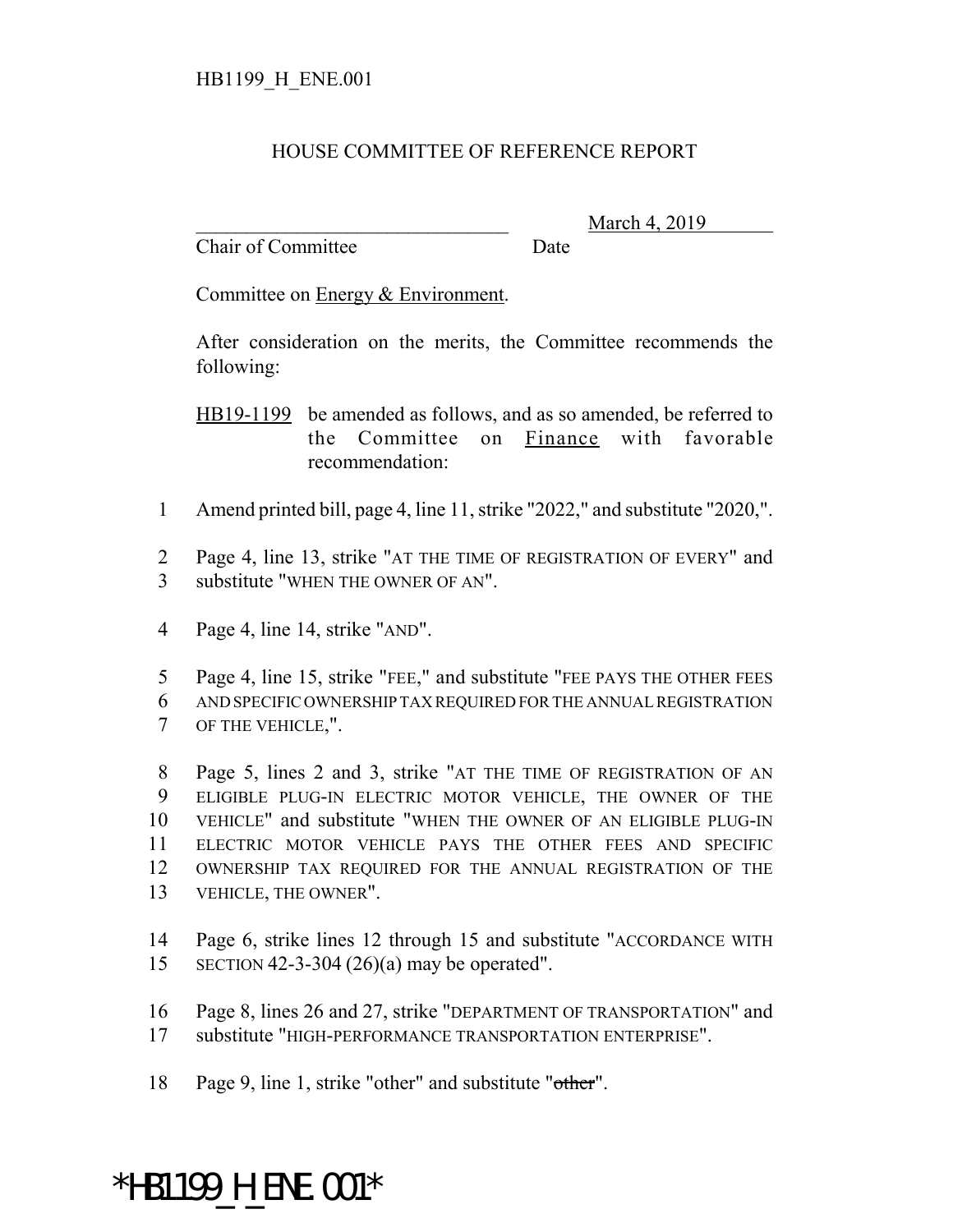- Page 9, lines 2 and 3, strike "HIGH-PERFORMANCE TRANSPORTATION".
- Page 9, line 4, after "MONTHS" insert "FEDERAL OR".
- Page 9, lines 5 and 6, strike "REQUIREMENTS, then the department of 4 transportation or a local authority" and substitute "REQUIREMENTS OR THE ENTERPRISE WILL VIOLATE EXISTING LOAN COVENANTS, then the department or transportation or a local authority ENTERPRISE".
- Page 9, line 7, strike "AND" and substitute "OR".
- Page 10, line 6, strike "OR, FOR A".
- Page 10, strike lines 7 through 9.
- 10 Page 10, line 10, strike " $(2)(c.5)(I)(A)$ ,".
- 11 Page 11, line 2, after "THE" insert "OWNER OF THE".

 Page 11, lines 3 and 4, strike "IS REGISTERED WITHOUT THE OWNER OF THE VEHICLE" and substitute "PAYS THE OTHER FEES AND SPECIFIC OWNERSHIP TAX REQUIRED FOR THE ANNUAL REGISTRATION OF THE VEHICLE WITHOUT".

- Page 11, line 6, strike "OR".
- Page 11, lines 6 and 7, strike "THE VEHICLE IS REGISTERED BY" and after
- "NEW" insert "PAYS THE FEES AND SPECIFIC OWNERSHIP TAX REQUIRED
- FOR THE ANNUAL REGISTRATION OF THE VEHICLE".

 Page 11, lines 8 and 9, strike "BY ANY SUBSEQUENT OWNER FOR ITS FIRST, SECOND, OR THIRD REGISTRATION PERIOD" and substitute "WHEN ANY SUBSEQUENT OWNER PAYS THE FEES AND SPECIFIC OWNERSHIP TAX REQUIRED FOR THE ANNUAL REGISTRATION OF THE VEHICLE FOR ITS FOURTH REGISTRATION PERIOD,".

Page 11, line 10, after "AND" insert "THE VEHICLE".

 Page 11, lines 13 and 14, strike "ON THE DATE OF THE FIRST" and 27 substitute "WHEN THE OWNER OF THE VEHICLE TO WHICH THE STICKER OR

\*HB1199 H ENE.001\*  $-2$ -